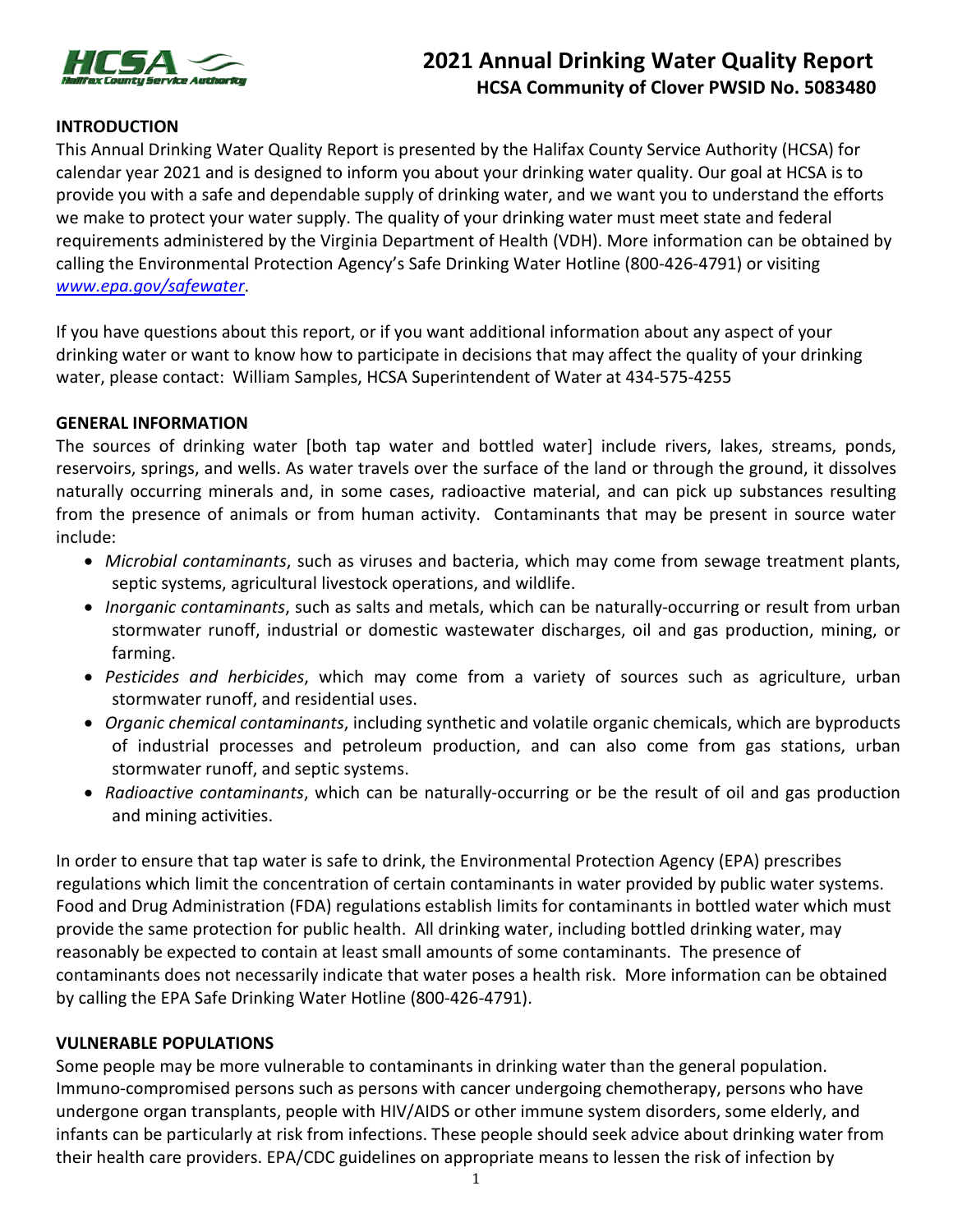C*ryptosporidium* and other microbiological contaminants are available from the EPA Safe Drinking Water Hotline (800-426-4791).

## **WATER CONSERVATION TIPS**

Did you know that the average U.S. household uses approximately 350 gallons of water per day? Luckily, there are many low-cost or no-cost ways to conserve water. Water your lawn at the least sunny times of the day. Fix toilet and faucet leaks. Take short showers - a 5-minute shower uses 4 to 5 gallons of water compared to up to 50 gallons for a bath. Turn the faucet off while brushing your teeth and shaving; 3-5 gallons go down the drain per minute. Teach your kids about water conservation to ensure a future generation that uses water wisely. Make it a family effort to reduce next month's water bill!

# **ADDITIONAL INFORMATION FOR LEAD**

If present, elevated levels of lead can cause serious health problems, especially for pregnant women and young children. Lead in drinking water is primarily from materials and components associated with service lines and home plumbing. The Halifax County Service Authority is responsible for providing high quality drinking water, but cannot control the variety of materials used in plumbing components. When your water has been sitting for several hours, you can minimize the potential for lead exposure by flushing your tap for 30 seconds to 2 minutes before using water for drinking or cooking. If you are concerned about lead in your water, you may wish to have your water tested. Information on lead in drinking water, testing methods, and steps you can take to minimize exposure is available from the Safe Drinking Water Hotline or at *[www.epa.gov/safewater/lead](http://www.epa.gov/safewater/lead)*.

# **SOURCE(S) AND TREATMENT OF YOUR DRINKING WATER**

The source of your drinking water is groundwater drawn from two drilled wells. The groundwater is treated with a sodium hypochlorite solution for continuous disinfection and is treated with a sodium bicarbonate solution for pH adjustment and corrosion control.

A source water assessment of our system was conducted in 2002 by the Virginia Department of Health. The wells were determined to be of high susceptibility to contamination using the criteria developed by the state in its approved Source Water Assessment Program. The assessment report consists of maps showing the source water assessment area, an inventory of known land use activities of concern, and documentation of any known contamination within the last 5 years. The report is available by contacting your water system representative, Mr. William Samples, HCSA Superintendent of Water at (434) 575-4255.

## **DEFINITIONS**

In the table on the next page and elsewhere in this report you will find many terms and abbreviations you might not be familiar with. The following definitions are provided to help you better understand these terms:

*Non-detects (ND) -* lab analysis indicates that the contaminant is not detectable, based on the limits of the analytical equipment used.

*Parts per million (ppm) or Milligrams per liter (mg/l)* - one part per million corresponds to one minute in two years or one penny in \$10,000.

*Parts per billion (ppb) or Micrograms per liter (*µ*g/l)*- one part per billion corresponds to one minute in 2,000 years, or one penny in \$10,000,000.

*Picocuries per liter (pCi/L)* - picocuries per liter is a measure of the radioactivity in water.

*Action Level (AL)* - the concentration of a contaminant which, if exceeded, triggers treatment or other requirements which a water system must follow.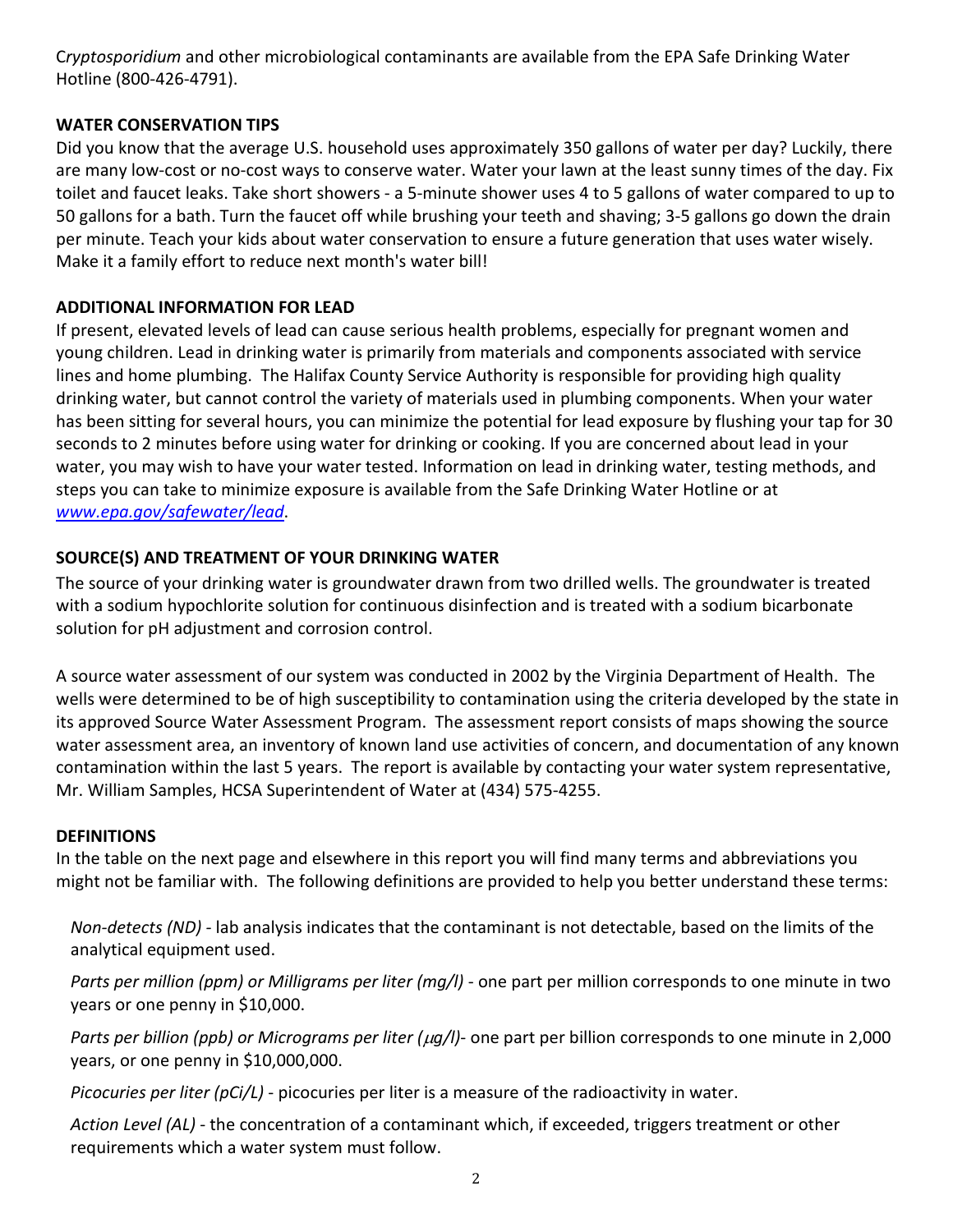*Maximum Contaminant Level Goal (MCLG) -* the level of a contaminant in drinking water below which there is no known or expected risk to health. MCLGs allow for a margin of safety.

*Maximum Contaminant Level (MCL)* - the highest level of a contaminant that is allowed in drinking water. MCLs are set as close to the MCLGs as feasible using the best available treatment technology.

*Maximum Residual Disinfectant Level Goal (MRDLG)* - the level of a drinking water disinfectant below which there is no known or expected risk to health. MRDLGs do not reflect the benefits of the use of disinfectants to control microbial contaminants.

*Maximum Residual Disinfectant Level (MRDL)* – the highest level of a disinfectant allowed in drinking water. There is convincing evidence that addition of a disinfectant is necessary for control of microbial contaminants.

*Running Annual Average (RAA)* – the average level of a contaminant in drinking water for a period of one year, calculated each calendar quarter by including the contaminant level averages for the three previous calendar quarters.

The U.S. Environmental Protection Agency sets MCLs at very stringent levels. In developing the standards EPA assumes that the average adult drinks 2 liters of water each day throughout a 70-year life span. EPA generally sets MCLs at levels that will result in no adverse health effects for some contaminants or a one-in-tenthousand to one-in-one-million chance of having the described health effect for other contaminants.

### **WATER QUALITY RESULTS**

We routinely monitor for various contaminants in the water supply to meet all regulatory requirements. The table below lists only those contaminants that had some level of detection in the last five years. Many other contaminants have been analyzed but were not present or were below the detection limits of the lab equipment. The state allows us to monitor for some contaminants less than once per year because the concentrations of these contaminants do not change frequently. Some of our results, though representative, are more than one year old.

| <b>Inorganic Contaminants</b>        |                |                |                                        |                  |                   |                                                                                                                                    |  |  |  |
|--------------------------------------|----------------|----------------|----------------------------------------|------------------|-------------------|------------------------------------------------------------------------------------------------------------------------------------|--|--|--|
| Contaminant<br>(Unit of Measurement) | <b>MCLG</b>    | <b>MCL</b>     | Level Found/Range                      | <b>Violation</b> | Date of<br>Sample | <b>Typical Source of Contamination</b>                                                                                             |  |  |  |
| <b>Nitrate</b><br>(ppm)              | 10             | 10             | Highest: 4.37<br>Range: $1.28 - 4.37$  | No               | September<br>2021 | Runoff from fertilizer use; Leaching<br>from septic tanks, sewage; Erosion of<br>natural deposits                                  |  |  |  |
| Chromium<br>(ppb)                    | 10             | 10             | Highest: 1.9                           | No               | <b>March 2019</b> | Discharge from steel and pulp mills;<br>erosion of natural deposits                                                                |  |  |  |
| Fluoride<br>(ppm)                    | 4              | 4              | Highest: 0.16<br>Range: $ND - 0.16$    | No               | <b>March 2019</b> | Erosion of natural deposits; Water<br>additive which promotes strong teeth;<br>Discharge from fertilizer and<br>aluminum factories |  |  |  |
| <b>Barium</b><br>(ppm)               | $\overline{2}$ | $\overline{2}$ | Highest: 0.034<br>Range: 0.019 - 0.034 | No               | <b>March 2019</b> | Discharge of drilling wastes; Discharge<br>from metal refineries; Erosion of<br>natural deposits                                   |  |  |  |
| <b>Radiological Contaminants</b>     |                |                |                                        |                  |                   |                                                                                                                                    |  |  |  |
| Contaminant<br>(Unit of Measurement) | <b>MCLG</b>    | <b>MCL</b>     | Level Found/Range                      | <b>Violation</b> | Date of<br>Sample | <b>Typical Source of Contamination</b>                                                                                             |  |  |  |
| Alpha emitters (pCi/L)               | 0              | 15             | Highest: 1.2<br>Range: 0.6 - 1.2       | No               | April<br>2020     | Erosion of natural deposits                                                                                                        |  |  |  |
| <b>Lead and Copper</b>               |                |                |                                        |                  |                   |                                                                                                                                    |  |  |  |
| Contaminant<br>(Unit of Measurement) | <b>MCLG</b>    | <b>MCL</b>     | Level Found/Range                      | Exceedence       | Date of<br>Sample | <b>Typical Source of Contamination</b>                                                                                             |  |  |  |